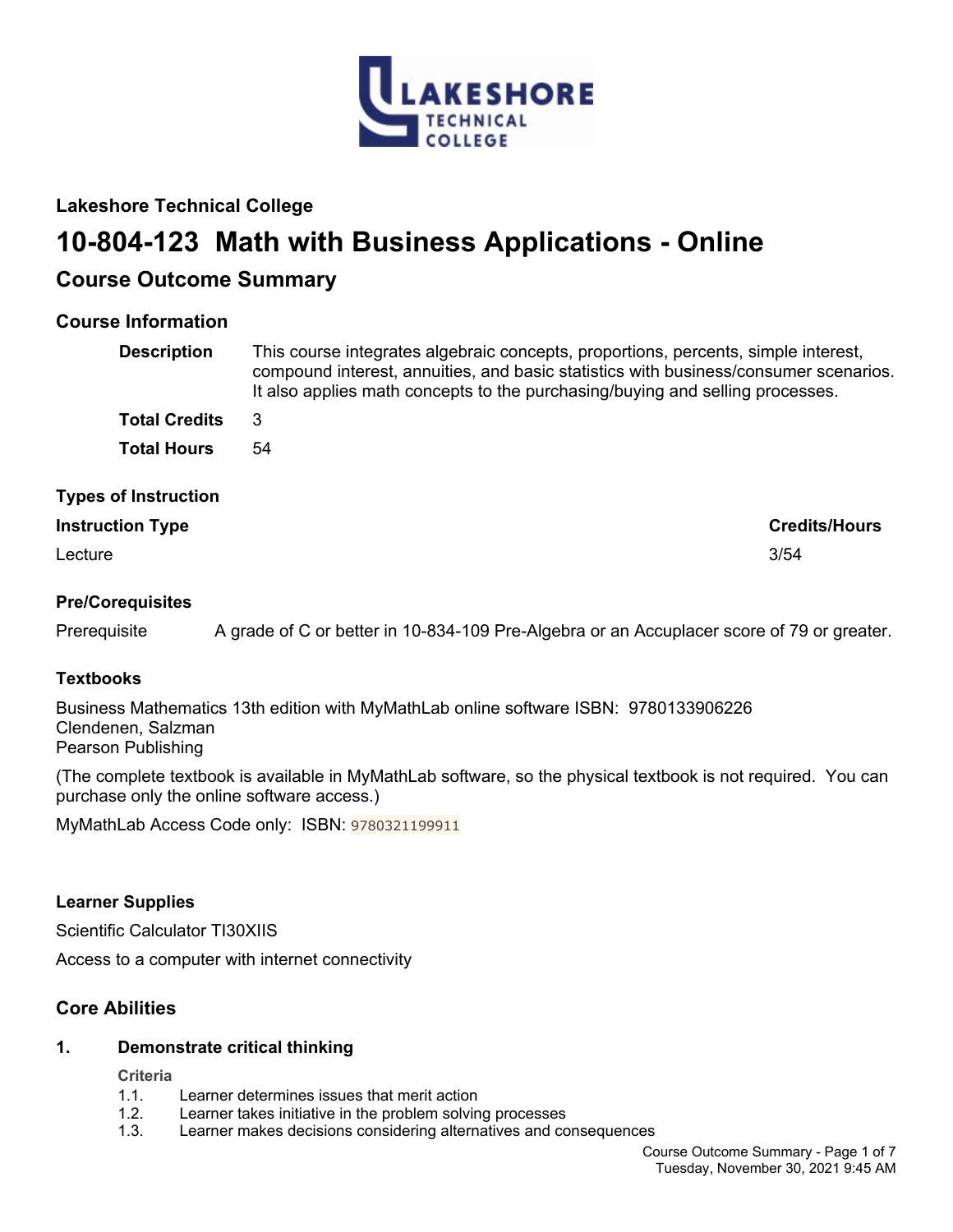- 1.4. Learner refines action plans based on evaluation of feedback
- 1.5. Learner identifies interdependencies of world issues & events

# **2. Use mathematics effectively**

**Criteria**

- 2.1. Learner solves real world problems using mathematics
- 2.2. Learner measures accurately
- 2.3. Learner analyzes graphical information
- 2.4. Learner demonstrates an understanding of world measurements and foreign currency exchange

# **Course Competencies**

## **1. Solve scenarios using basic math computations**

**Linked Core Abilities** Demonstrate critical thinking Use mathematics effectively

#### **Assessment Strategies**

- 1.1. Scenario Response
- 1.2. Math Assessment with Consumer/Business Applications
- 1.3. In a proctored testing situation or classroom situation.
- 1.4. Discussion board posting

#### **Criteria**

*Your performance will be successful when:*

- 1.1. you use real numbers and basic operations to solve business/consumer problems
- 1.2. you answer with the precision of terms appropriate to the problem
- 1.3. you answer in the correct units of measure and labels

#### **Learning Objectives**

- 1.a. Compute (add, subtract, multiply, divide) using whole numbers.
- 1.b. Identify key words in a problem that determine whether addition, subtraction, multiplication, or division should be used to solve the problem
- 1.c. Solve applied business scenarios using whole numbers
- 1.d. Round numbers to the appropriate place value.
- 1.e. Read and write decimal numbers.
- 1.f. Compute (add, subtract, multiply and divide) using decimals.
- 1.g. Solve applied business scenarios using decimals.
- 1.h. Recognize types of fractions.
- 1.i. Compute (add, subtract, multiply and divide) using fractions and mixed numbers.
- 1.j. Convert mixed numbers to improper fractions.
- 1.k. Convert improper fractions to mixed numbers.<br>1.l. Use divisibility rules to reduce fractions.
- Use divisibility rules to reduce fractions.
- 1.m. Convert between fractions and decimals
- 1.n. Solve business scenarios using fractions.
- 1.o. Use a scientific calculator to do calculations with whole numbers, fractions, decimals and exponents.

# **2. Solve scenarios using algebraic concepts**

**Linked Core Abilities**

Demonstrate critical thinking Use mathematics effectively

#### **Assessment Strategies**

- 2.1. Math Assessment with Consumer/Business Applications
- 2.2. Using a calculator
- 2.3. In a proctored testing situation or classroom situation.

#### **Criteria**

*Your performance will be successful when:*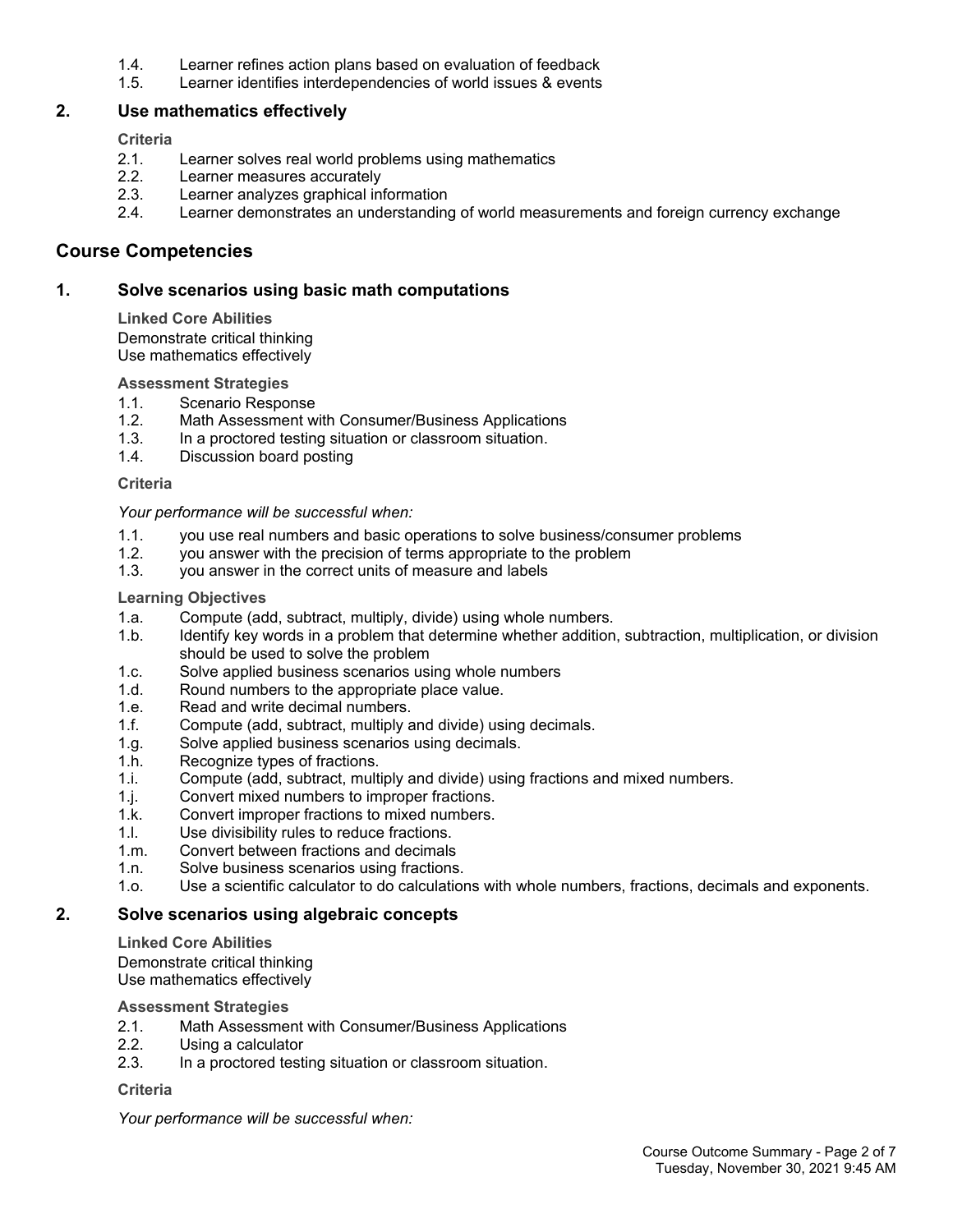- 2.1. you answer with the precision of terms appropriate to the problem
- 2.2. you answer in the correct units of measure and labels
- 2.3. you identify the unknown with the appropriate variable.
- 2.4. you evaluate formulas for given values of variables.
- 2.5. you perform basic operations with signed numbers<br>2.6. vou use algebra to solve business/consumer scena
- 2.6. you use algebra to solve business/consumer scenarios.<br>2.7. vou employ the order of operations to simplify an expres
- you employ the order of operations to simplify an expression
- 2.8. you perform basic operations with signed numbers.<br>2.9. vou rearrange formulas to solve for a specific variable
- you rearrange formulas to solve for a specific variable
- 2.10. vou solve linear equations
- 2.11. you solve proportions.
- 2.12. you write the equation that relates the known information with the appropriate variable.
- 2.13. you obtain an 78% or better on the online or paper test.

#### **Learning Objectives**

- 2.a. Identify the unknown with the appropriate variable.
- 2.b. Solve scenarios using algebraic concepts
- 2.c. Write the equation that relates the known information with the appropriate variable.
- 2.d. Evaluate formulas for given value of the variables
- 2.e. Perform basic operations with signed numbers
- 2.f. Employ the order of operations to simplify an expression
- 2.g. Rearrange formulas to solve for a specific variable
- 2.h. Solve linear equations
- 2.i. Solve proportions
- 2.j. Use algebra to solve business/consumer scenarios

# **3. Solve percentage scenarios**

**Linked Core Abilities**

Demonstrate critical thinking Use mathematics effectively

#### **Assessment Strategies**

- 3.1. Math Assessment with Consumer/Business Applications
- 3.2. Using a calculator
- 3.3. In a proctored testing situation or classroom situation.

#### **Criteria**

#### *Your performance will be successful when:*

- 3.1. you convert between percents, decimals, fractions
- 3.2. you identify the base, rate and amount in problem<br>3.3. you compute the base, rate, or amount
- you compute the base, rate, or amount
- 3.4. you use percentages to solve business/consumer scenarios
- 3.5. you solve percent increase/decrease scenarios
- 3.6. you answer with the precision of terms appropriate to the problem
- 3.7. you answer in the correct units of measure and labels

# **Learning Objectives**

- 3.a. Convert a whole number, fraction or decimal to a percent.
- 3.b. Convert a percent to a fraction or decimal equivalent.
- 3.c. Identify the rate, base and portion in percent problems.
- 3.d. Solve problems using the basic percent formula  $R \times B = P$ .
- 3.e. Solve the basic percent formula for the rate or the base.
- 3.f. Recognize the terms associated with base, rate and part.
- 3.g. Calculate sales tax and commissions.
- 3.h. Calculate the amount of an investment if interest payment and rate of interest are known.
- 3.i. Solve for the rate in application problems.
- 3.j. Solve for the base in applications problems.
- 3.k. Identify percent increase or decrease problems.
- 3.l. Calculate the amount of increase or decrease in business/consumer scenarios.
- 3.m. Determine the rate of increase or decrease in business/consumer scenarios.
- 3.n. Determine the new value directly after a percent change in business/consumer scenarios.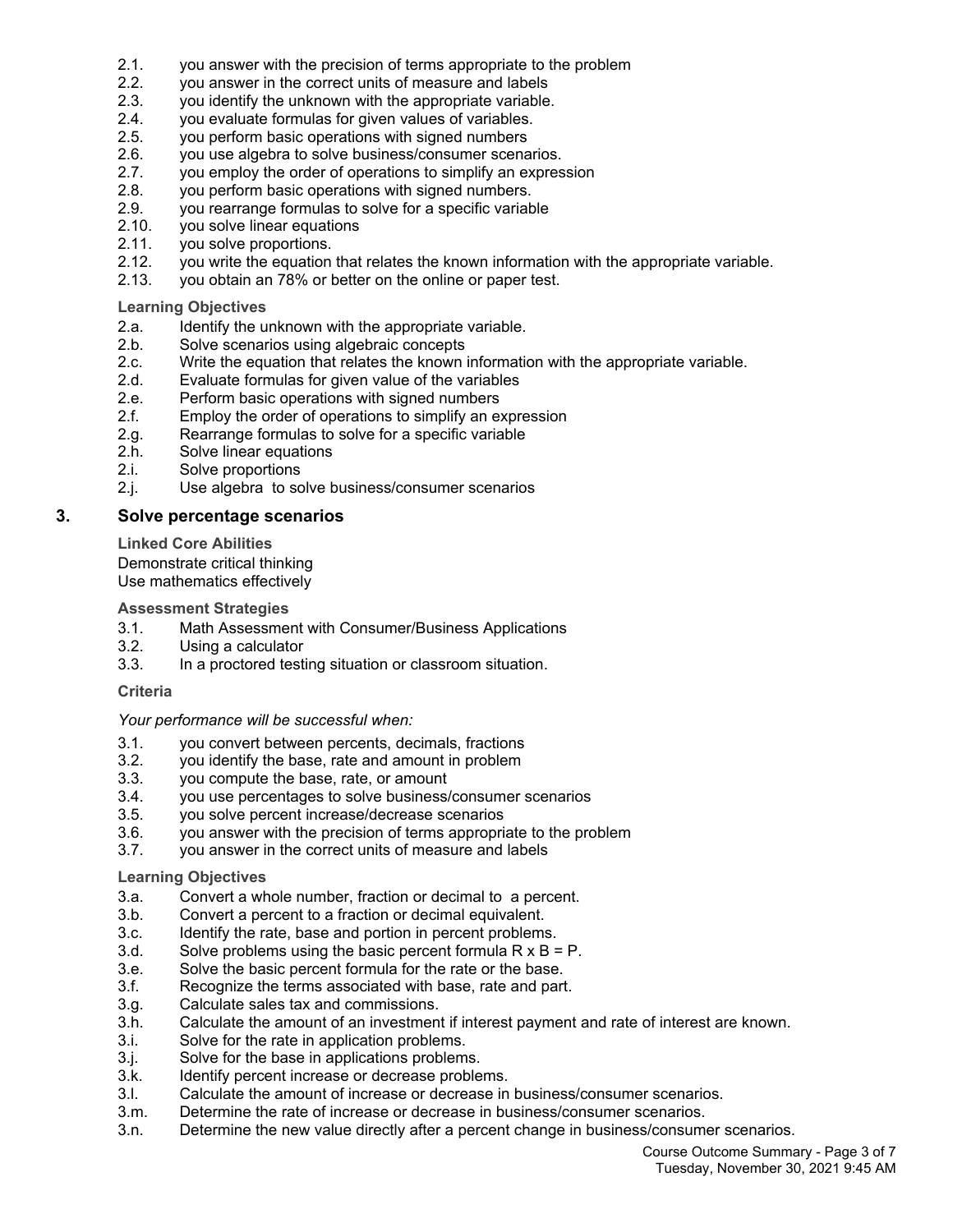- 3.o. Determine the original amount before a percent change in business/consumer scenarios.
- 3.p. Analyze business/consumer scenarios that use percents.

# **4. Apply math concepts to the purchasing/buying process**

#### **Linked Core Abilities**

Demonstrate critical thinking Use mathematics effectively

#### **Assessment Strategies**

- 4.1. Math Assessment with Consumer/Business Applications
- 4.2. Using a calculator.
- 4.3. In a proctored testing situation or classroom situation.

#### **Criteria**

#### *Your performance will be successful when:*

- 4.1. you calculate trade discounts
- 4.2. you calculate net cost
- 4.3. you differentiate between single and series discounts
- 4.4. you express a series discount as a single discount equivalent
- 4.5. you determine cash discount period
- 4.6. you compute a cash discount
- 4.7. you solve business/consumer scenarios involving the purchasing/buying process
- 4.8. you answer in the correct units of measure and labels
- 4.9. you answer with the precision of terms appropriate to the problem

#### **Learning Objectives**

- 4.a. Define common shipping terms (COD, FOB shipping point, FOB destination, FAS).
- 4.b. Calculate trade discounts.
- 4.c. Complete an invoice.<br>4.d. Differentiate between
- Differentiate between single and series discounts (also called chain discounts).
- 4.e. Explain the purpose of trade discounts.
- 4.f. Interpret series discounts abbreviations.
- 4.g. Use complements to calculate the net cost equivalent.
- 4.h. Calculate discounts using net cost equivalent
- 4.i. Express a series discount as an equivalent single discount.
- 4.j. Calculate the list price given the series discount and the net cost.
- 4.k. Differentiate between trade discounts and cash discounts.
- 4.l. Calculate net cost after trade and cash discounts are taken.
- 4.m. Determine whether cash discounts are earned.
- 4.n. Determine the cash discount date and net payment date of an invoice using any of the following dating methods: ordinary dating, postdating, End of Month dating (EOM), proximo dating, Receipt of Goods (ROG) dating, and/or extra dating.
- 4.o. Solve cash discount problems using any of the following dating methods: ordinary dating, postdating, End of Month dating (EOM), proximo dating, Receipt of Goods (ROG) dating, and/or extra dating.
- 4.p. Calculate credit for partial payment of an invoice and the balance due.

# **5. Apply math concepts to the selling process**

**Linked Core Abilities**

Demonstrate critical thinking Use mathematics effectively

**Assessment Strategies**

- 5.1. Math Assessment with Consumer/Business Applications
- 5.2. Using a calculator.
- 5.3. In a proctored testing situation or classroom situation.

# **Criteria**

# *Your performance will be successful when:*

- 5.1. you distinguish between markup based on cost and markup based on selling price
- 5.2. you compute selling price, cost or markup based on cost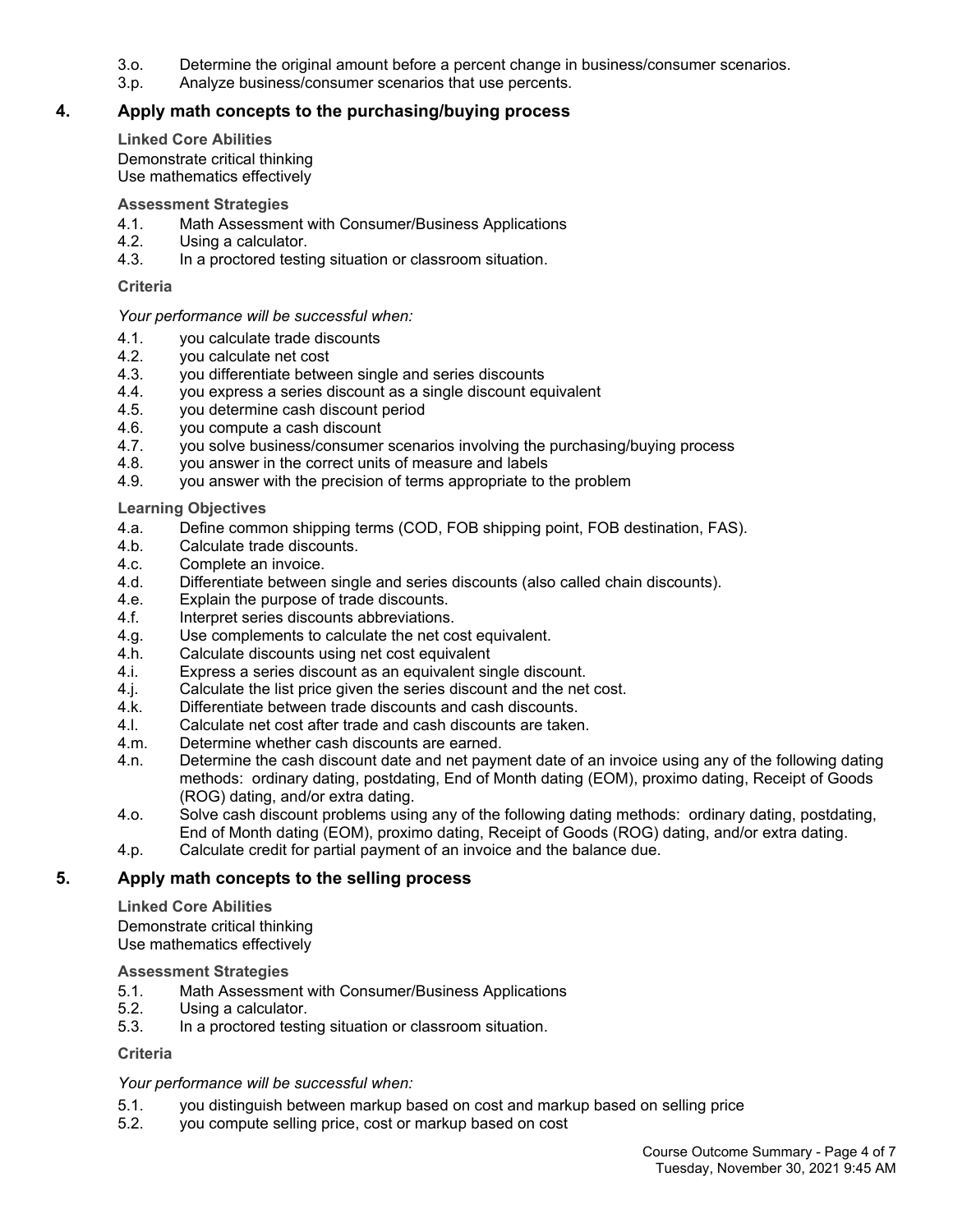- 5.3. you compute selling price, cost or markup based on selling price
- 5.4. you compute sale price, markdown, or original price
- 5.5. you solve business/consumer scenarios involving the selling process
- 5.6. you answer in the correct units of measure and labels
- 5.7. you answer with the precision of terms appropriate to the problem

**Learning Objectives**

- 5.a. Recognize the terms used in selling: cost, selling price, markup, margin, gross profit, operating expenses or overhead, net profit.
- 5.b. Compute the cost, markup or selling price using the basic formula for markup: M = S C.
- 5.c. Compute the cost, markup, selling price and/or percent of markup when cost is the base.
- 5.d. Compute the cost, markup, selling price and/or percent of markup when selling price is the base.
- 5.e. Compare the percent markup based on cost and the percent markup based on selling price.
- 5.f. Change percent markup based on selling price to percent markup based on cost using the appropriate formula.
- 5.g. Change percent markup based on cost to percent markup based on selling price using the appropriate formula.
- 5.h. Apply percent concepts to markup problems.
- 5.i. Price perishables in order to cover spoilage loss and achieve a desired profit.
- 5.j. Calculate the amount of markdown, the new price and the markdown percent.
- 5.k. Compute final selling price after a series of markups and markdowns.
- 5.l. Calculate the original price if the percent markdown and the reduced price is given.
- 5.m. Define terms associated with loss: breakeven point, reduced net profit, operating loss , and absolute loss.
- 5.n. Calculate the break even point, operating loss and absolute loss.

# **6. Determine the value of inventory.**

**Linked Core Abilities**

Demonstrate critical thinking Use mathematics effectively

#### **Assessment Strategies**

- 6.1. Math Assessment with Consumer/Business Applications
- 6.2. Using a calculator.
- 6.3. In a proctored testing situation or classroom situation.

#### **Learning Objectives**

- 6.a. Calculate the cost of ending inventory using the specific identification method.
- 6.b. Calculate the cost of ending inventory using the weighted-average inventory method.
- 6.c. Value inventory using the FIFO method.
- 6.d. Value inventory using the LIFO method.
- 6.e. Estimate inventory value using the retail method.
- 6.f. Determine average inventory.
- 6.g. Calculate inventory turnover.

# **7. Solve simple interest scenarios**

**Linked Core Abilities** Demonstrate critical thinking Use mathematics effectively

#### **Assessment Strategies**

- 7.1. Math Assessment with Consumer/Business Applications
- 7.2. Using a calculator
- 7.3. In a proctored testing situation or classroom situation.

# **Criteria**

#### *Your performance will be successful when:*

- 
- 7.1. you identify the characteristics of simple interest<br>7.2. vou compute principal, rate, or time using simple 7.2. you compute principal, rate, or time using simple interest formula
- 7.3. you determine due date of a promissory note
- 7.4. you compute maturity value, principal, rate, and time using maturity value formula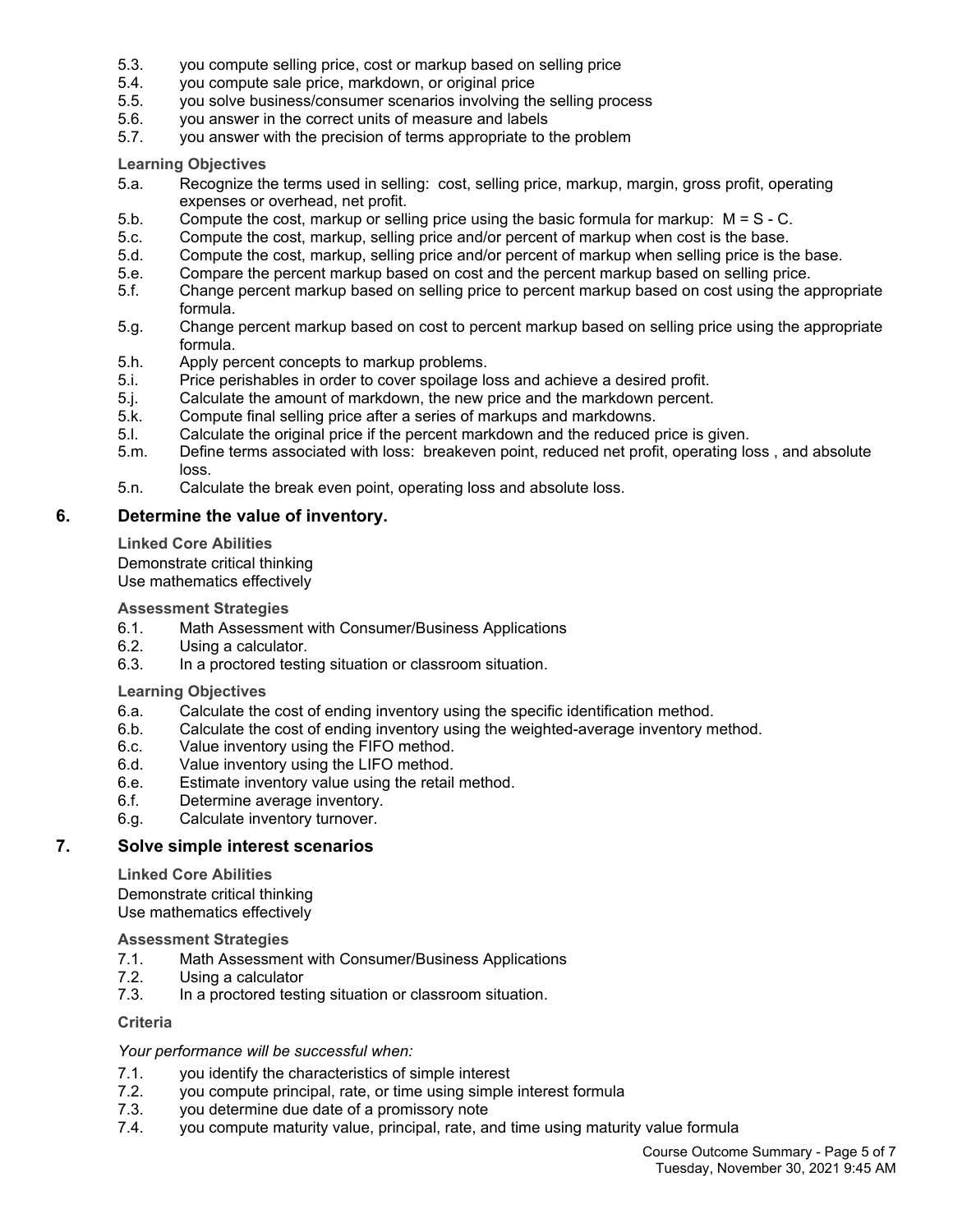- 7.5. you determine present and future values
- 7.6. you use simple interest to solve business/consumer scenarios
- 7.7. you answer with the precision of terms appropriate to the problem
- 7.8. you answer in the correct units of measure and labels

**Learning Objectives**

- 7.a. Identify the characteristics of simple interest.
- 7.b. Calculate simple interest and maturity value when time is measured in months or years.
- 7.c. Calculate simple interest and maturity value when time is measured in days using exact interest and ordinary interest.
- 7.d. Rearrange the simple interest formula for principal, rate or time.
- 7.e. Compute principal, rate, or time using the simple interest formula
- 7.f. Calculate maturity value, principal, rate or time using maturity value formula.
- 7.g. Determine the due date of a promissory note.
- 7.h. Calculate present value and future value using the maturity value formula for simple interest notes.
- 7.i. Differentiate between simple interest notes and simple discount notes.
- 7.j. Calculate the bank discount and proceeds for simple discount notes.
- 7.k. Calculate the effective rate for discount notes and Treasury Bills.
- 7.l. Compute the purchase price of a Treasury Bill.
- 7.m. Calculate the maturity value, bank discount, and proceeds for a simple interest note that was discounted before maturity.

#### **8. Solve compound interest scenarios**

**Linked Core Abilities**

Demonstrate critical thinking Use mathematics effectively

#### **Assessment Strategies**

- 8.1. Math Assessment with Consumer/Business Applications
- 8.2. Using a calculator
- 8.3. In a proctored testing situation or classroom situation.

#### **Criteria**

*Your performance will be successful when:*

- 8.1. you identify the characteristics of compound interest
- 8.2. you differentiate between simple and compound interest
- 8.3. you determine the number of periods
- 8.4. you determine the rate per period
- 8.5. you compute compound interest and compound amount
- 8.6. you determine present and future values<br>8.7. vou use compound interest formulas to se
- 8.7. you use compound interest formulas to solve business/consumer scenarios
- 8.8. you determine the effective rate of interest
- 8.9. you answer with the precision of terms appropriate to the problem
- 8.10. you answer in the correct units of measure and labels

#### **Learning Objectives**

- 8.a. Compare simple interest with compound interest.
- 8.b. Determine the number of compounding periods and interest rate per period.
- 8.c. Calculate manually and by table lookup the compound amount.
- 8.d. Use the compound interest formula to find compound amount (also known as future value or maturity value).
- 8.e. Define passbook, savings, interest bearing accounts, time deposit accounts, inflation, consumer price index, future value, and present value.
- 8.f. Calculate interest compounded daily using the table and the formula.
- 8.g. Calculate interest for time deposit accounts.
- 8.h. Examine the effect of inflation on income.
- 8.i. Analyze the role of government related to inflation.
- 8.j. Calculate the present value of an account by table lookup.
- 8.k. Estimate the future value of a business using future value and present value calculations.

# **9. Solve annuity scenarios**